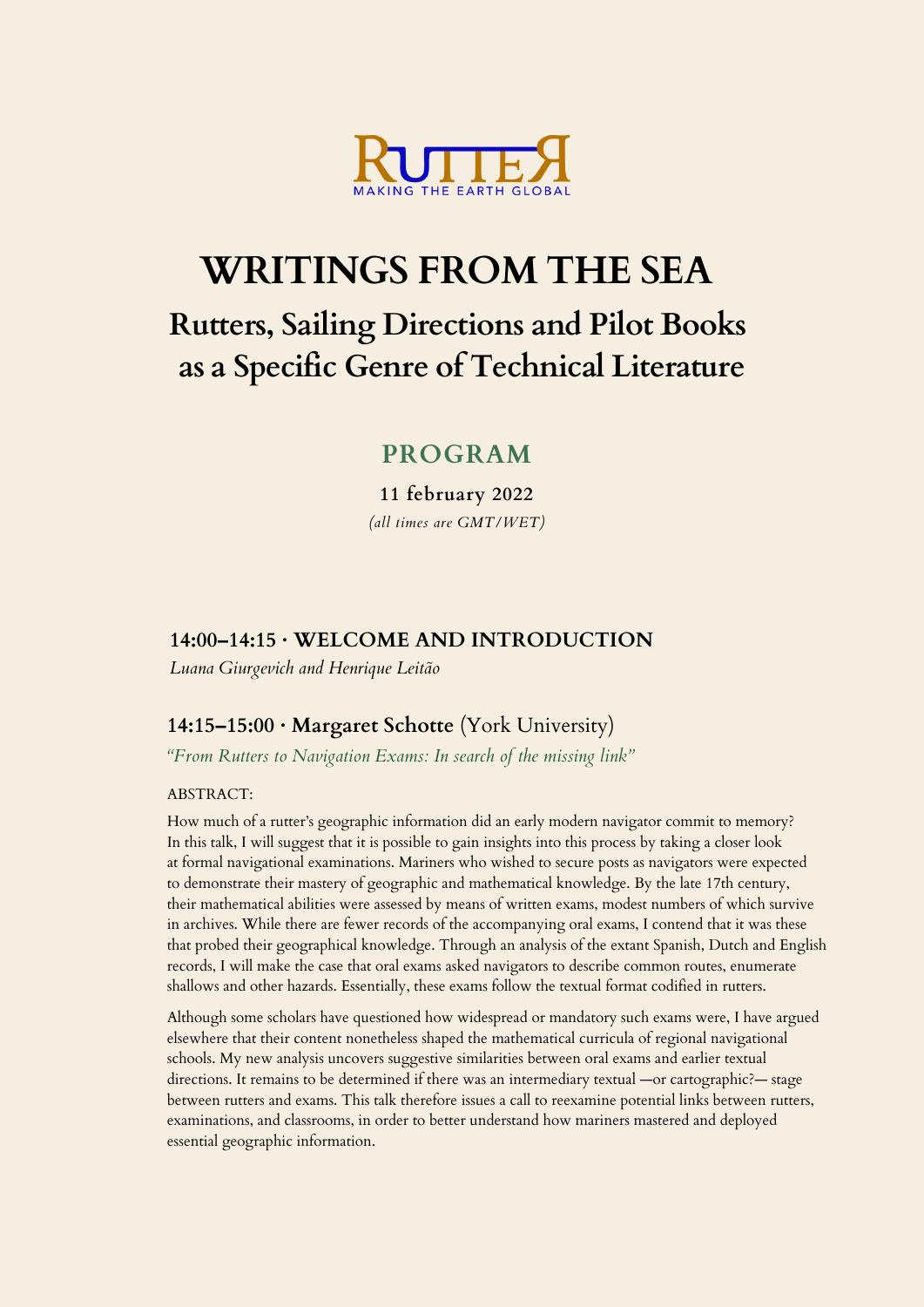## **15:00–15:45 · Djoeke van Netten** (University of Amsterdam)

*"The Globality of Books on European Coasts: A century of Dutch pilot guides"*

#### ABSTRACT:

In 1584 a new oceanic genre emerged in Leiden, when Lucas Jansz Waghenaer published his *Spieghel der Zeevaerdt*. This book brings together four different perspectives on sailing the seas, each of them based on earlier – mostly Iberian – examples. The bird's eye view of charts, the ship's view of coastal profiles, the narrative form of rutters, and the knowledge presumed necessary for 'the art of navigation'. In the first part of my talk I'll explore the coexistence of these different perspectives in one book.

The second part of my talks set out to explain the chronology and the geography of the production of (Dutch) pilot guides. Why first Leiden, then Amsterdam? How to understand the additions and modifications the genre experienced in the decades afterwards? This will be done by combining the political, social, economic and intellectual context with the personal lives of the authors and publishers of these books. This also allows me to go briefly into the twofold audience that bought pilot guides, and subsequently used or read them (or not – that is the question). It also allows me to address modern historiography on this genre, mostly written by historians who did not read these books, or only very selectively.

The third, and last, part of my talk will focus on the global aspect of Dutch pilot guides. The charts in the pilot guides till the very late 17th century only cover European coastlines. The world outside Europe though, can be discovered in these books, sometimes surprisingly on the surface, sometimes more or less hidden or implicitly present. Probably because of the map-focus of earlier researchers, the global dimension has never been commented on before. However, by literally reading these books, the wider world comes into view.

## **15:45–16:30 · Roger Lee de Jesus** (Centro de História da Sociedade e da Cultura, Universidade de Coimbra and Centro de Humanidades, Universidade Nova de Lisboa/Universidade dos Açores)

*"Reassessing the Rutters of D. João de Castro (1538-1541): Contents, circulation, and publication"*

#### ABSTRACT:

D. João de Castro (1500-1548) is one of the most famous governors of the Portuguese empire in Asia in the 16th century. His time (1545-1548) was a decisive period to consolidate the Portuguese presence in India, mainly through military campaigns and the symbolic reinforcement of the King's power. Nevertheless, Castro is also known for his scientific knowledge, being the author of three rutters and other works, being sometimes remembered as one of the foremost Portuguese Renaissance humanists.

This paper aims to analyse the production and circulation of the three rutters of D. João de Castro. Written during his first voyage to Asia, between 1538 and 1541, these sources give us valuable information about the nautical routes between Lisbon and Goa, Goa and Diu and Goa to Suez. However, they also bring essential data regarding the visited lands' cultural, political, and historical context more than simply describing the voyages. Therefore, this paper will analyse its contents and how the original manuscripts were copied and circulated between the 16th and 17th centuries. At the same time, we will try to understand the importance of these rutters in the context of D. João de Castro's works and life and how their publication (in the 19th century) created a new historiographical image of this man.

### **16:30–16:45 · TEA BREAK**